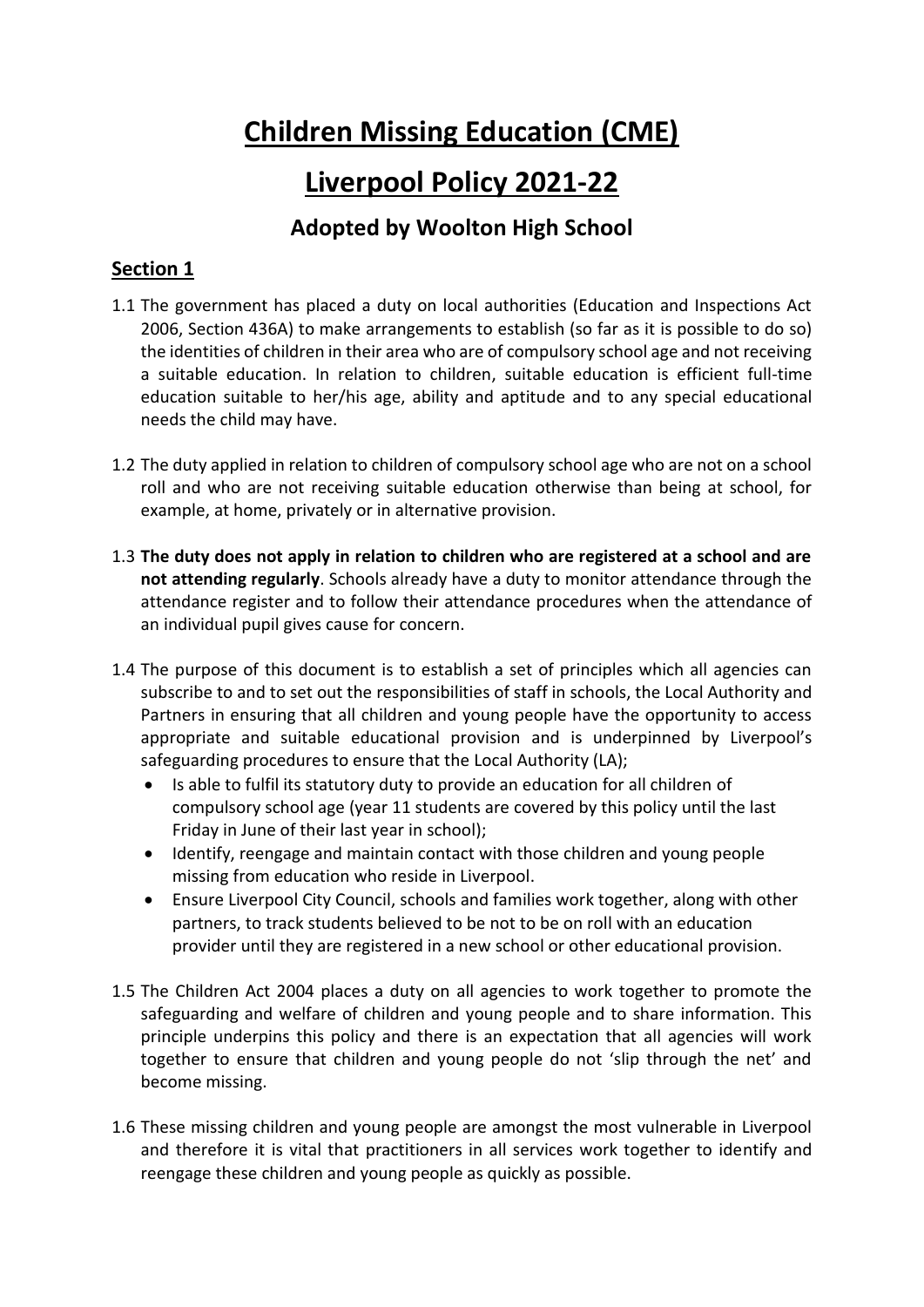- 1.7 Liverpool City Council has in place arrangements for close joint working and appropriate information sharing with other local authorities and relevant partner agencies that come into contact with children and families including Liverpool City Council departments, Connexions Service, Social Care, Health, Youth Offending Teams, Merseyside Police, social landlords, Revenues and Benefits as well as links with the Border Agency.
- 1.8 Liverpool City Council is committed to ensuring;
	- Tracking procedures are monitored to ensure best practice with regard to safeguarding children and young people,
	- Work with other agencies is carried out so that the Local Authority knows all children of statutory school age who reside within Liverpool and that their education provider is identified.
	- All pupils of statutory school age who go missing from schools in Liverpool and move within the LA or to other areas are speedily located,
	- Support is provided to other LA's to locate their own missing/lost pupils

Independent schools, located within the LA, are legally required to advise the Local Authority about the details of all children admitted or removed from the roll of their school.

**Finally it should be noted that this document does not apply to young people who run away from home or care placement. This group is subject to separate arrangements detailed in Liverpool's LSCB policies, procedures and protocols**

## **Section 2**

2.1 Children who go missing from the roll of a school or alternative provision provider.

Schools and the Local Authority have a statutory duty to make reasonable enquiries to locate a pupil following unauthorised absence from school and, after 20 school days of unauthorised absence, to transfer the pupil records using the statutory electronic Common Transfer File (CTF)

2.2 The 2006 pupil registration regulations came into force on September 1st 2006.

Regulation 5 New pupils joining a school – expected first day of attendance.

Schools must now put pupils on the admissions register on the first day that the school expects them to attend, not as previously, when they first attend.

Pupils join the school roll from the beginning of the first day on which the school has agreed, or has been notified, that the pupil will attend and must be listed in both the admissions and attendance registers from that day. If a pupil has accepted a place at the school and fails to attend on the agreed date, school must follow up the absence to ensure that the pupil does not lose their place and that any safeguarding and missing from education concerns are addressed. If the child or young person does not join the school within 5 days of the expected first day of attendance a referral must be made to the Education Welfare Service.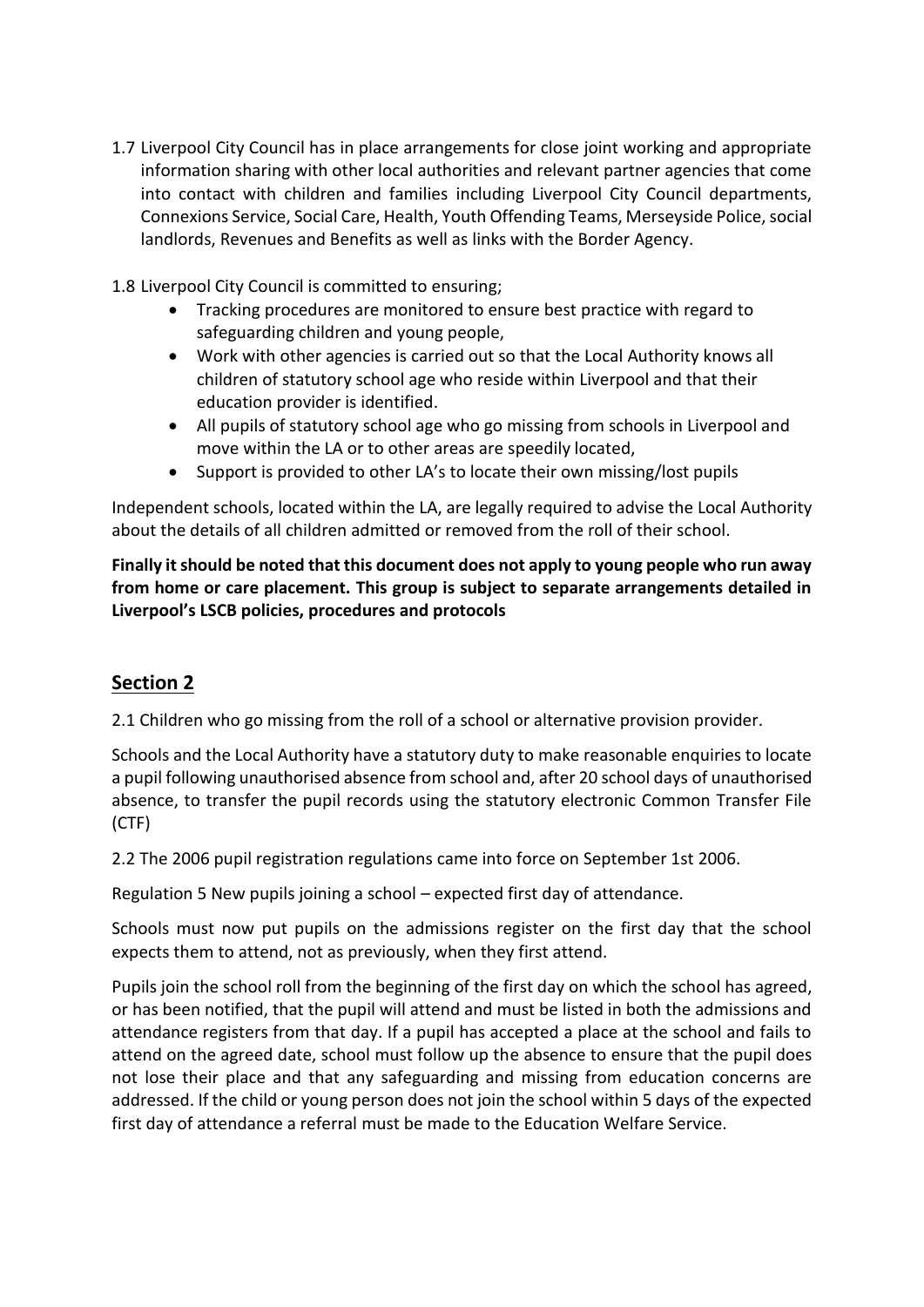2.3 The national definition of a child missing education is;

"All children of compulsory school age who are not on a school roll, nor being educated otherwise (e.g. at home, privately or in alternative provision) **and** who have been out of any educational provision for a substantial period of time (usually agreed as four weeks or more)"

2.4 Children who are on a school roll but;

- The child or young person fails to attend school without offering a reasonable explanation **and;**
- School has been unable to locate the pupil at the last known address and has completed the CME checklist.

2.5 Children who are deemed to be at risk from harm.

If the child or young person is subject to a child protection plan or is a child looked after, notify the social worker as soon as no contact can be made.

Day 1 - Where there is concern for a child who is deemed to be at risk from harm, or where there is reason to suspect the child is a victim of crime, notify social care and/or the police immediately and inform the Education Welfare Service.

2.6 **This document does not replace any of the Child Protection Procedures.** Existing safeguarding procedures and mechanisms for reporting and recording child protection concerns are to be observed at all times.

2.7 Children who are not deemed to be at risk or harm.

Follow attendance procedures e.g.: first day contact.

**Days 1-5** – Schools should make all investigations to determine the whereabouts or reasons for absence from school.

**Days 6-19** - Where a pupil has been missing for 5 school days, the school should contact the Education Welfare Service. A missing pupils' checklist should be completed by the school.

**Day 20** - Where a pupil remains missing from school/education provision, review the situation with the Education Welfare Service. If all enquires have been completed by the school/education provider and the Education Welfare Service, and the child is still untraced, a CME referral form should be completed by the school and in agreement with the Education Welfare Service, pupils may be removed from the roll once all the following have been completed:

- Remove the pupil as a leaver from your database.
- Set up a Lost Pupils' destination school on your database, using XXX as the Local Authority code and XXXX as the school establishment number.
- Create a common transfer file (CTF) for the pupil, using the above Lost Pupils' destination school.
- Upload the CTF to the school to School (S2S) website.: <https://securedatatransfer.teachernet.gov.uk/sdtlive/asp/login.asp> or:

[www.teachernet.gov.uk](http://www.teachernet.gov.uk/) and navigate to the login screen using the S2S links.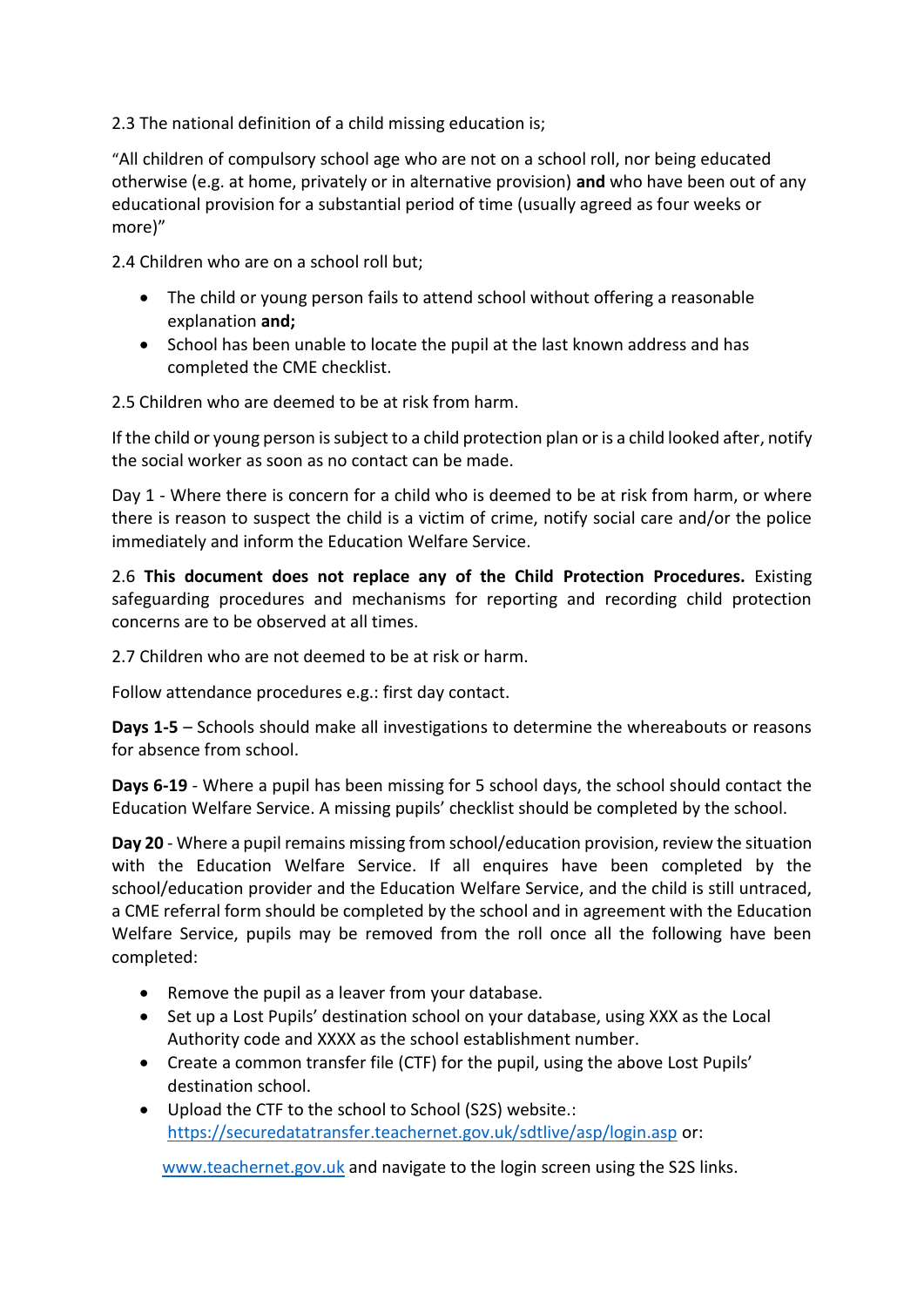- Once uploaded, the pupil data will be stored in the national lost pupil database. The use of XXX as the Local Authority code and the school establishment number XXXX is correct and not an illustration. School will pass a copy of the Pupil Checklist with the Missing Pupil Form to Joanne McKenna, CME Co-ordinator. These procedures ensure that these "reasonable enquiries" are carried out before a pupil is removed from a school roll. It is vital that schools try to obtain as much information as possible from parents and pupils in advance, if it is suspected that they may be moving out of area to reduce the risk of them disappearing without trace. It is also equally important to notify the Education Welfare Service as soon as possible if it is suspected that a pupil is missing to ensure that all enquiries can be completed within the four week timescale, therefore, keeping unauthorised absence to a minimum. The Children Missing Education Co-ordinator will continue to regularly monitor any "lost children" to track them into provision. They will also contact, where appropriate the Border Agency. If at any time during the tracking process, the child is located, the Children Missing Education Co-ordinator will:-
- Contact the school, informing them where the child has been located.
- Where an actual forwarding address is identified, contact will be made with the person responsible for Children Missing Education in the new Local Authority.

**The DfE has stated that it is no longer acceptable for schools to back date the off roll date to the beginning of enquiries once it is agreed a pupil can be removed from roll.**

## **Section 3**

3.1 Professionals should work together to identify children and young people of compulsory school age who have no educational provision to ensure they can swiftly return to a suitable form of education provision.

## Systems for identifying and maintaining contact with children missing education.

3.2 Liverpool City Council's systems for identifying and maintaining contact with children missing education and current developments for identifying those at risk of going missing from education.

- The Local Authorities CAPITA system provides the database by which a child's name can be checked to establish whether or not s/he is registered with an education provider or educated at home by the parent.
- An 'Out of School' register is held which identifies those pupils who are known to the Local Authority and are without any education provision.
- The most complex of cases may require the completion of an assessment to identify which services may be required to provide support to the child or young person.
- 3.3 Identifying Children at risk of becoming missing from education.

Some children are at greater risk of becoming a child missing education.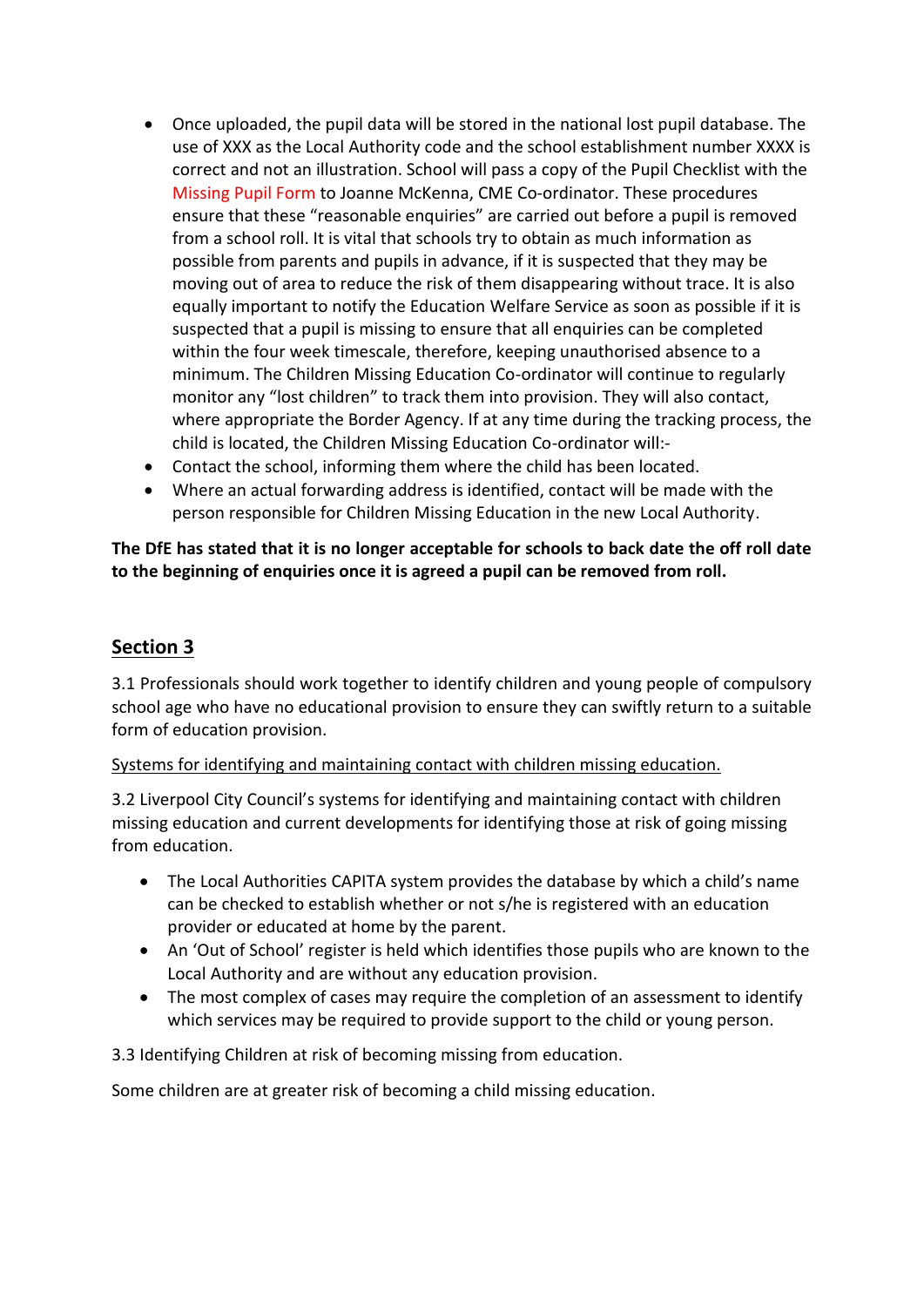The following groups have been identified as at risk.

These include:

- Young offenders
- Children at risk from Child Sexual Exploitation
- Children at risk of becoming involved with gun and gang crime
- Children living in refuges
- Children at risk of radicalisation or extremism
- Runaways
- Children of homeless families
- Children of Refugees and Asylum Seekers
- Children of new immigrant families
- Children looked after
- Children from the Gypsy, Roma, Irish and Show People Communities
- Children who are privately fostered
- Young carers
- Pregnant teenagers and school age mothers
- Children with psychological/mental health problems
- Children who have been permanently excluded.
- Children whose parent/s are in prison
- Children subject to witness protection arrangements

3.4 Why do children go missing from education?

- They fail to start appropriate provision and thus never become a part of the education system;
- They cease to attend their education provision due to an unofficial exclusion or removal from the school roll;
- The parent/carer withdrawal of a child from the school roll with no details provided of alternative provision; or
- They fail to find alternative provision when moving to a new address within Liverpool or moving into Liverpool from Out of Borough.
- They fail to transfer from primary to secondary school
- Fail to complete a transition between providers (eg, being unable to find a suitable school place after moving to a new Local Authority or transfer between school education phases).

They could potentially be at risk from sexual exploitation

- Forced Marriage.
- Female Genital Mutilation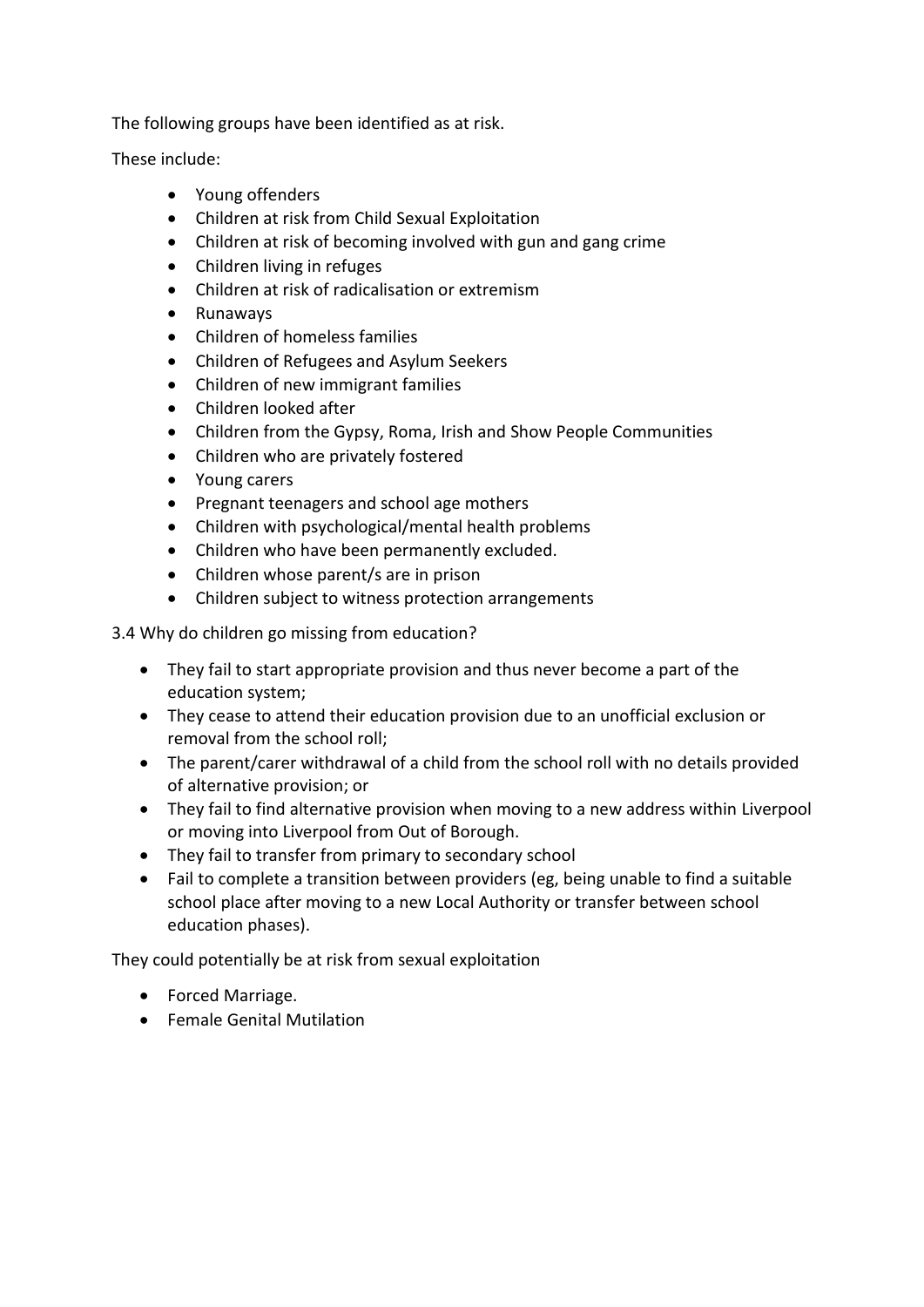## **Section 4**

## 4.1 Sharing Information.

Legislation is in place that enables appropriate information to be shared safely and securely.

Information can be shared in accordance with the following legislation:

- Current Child Protection legislation, which states that any child missing from education, is deemed to be a 'Child in Need'.
- Section 27 of The Children Act 1989, which states that a Local Authority may request help from any Local Education Authority and other agencies in exercising their duty to provide support and services to children in need and that Education staff have a duty to gather information regarding concerns.
- Section 7 of the Education Act 1996, which states that it is the duty of the parent of every child aged five to sixteen to cause the child to receive efficient, full-time education, suitable to his or her age, ability or aptitude and to any special need he/she may have, either by regular attendance at school or otherwise.
- The Children Act 2004, which states that all public agencies should work together, exchange and share information for the welfare and protection of children in the area.
- Data Protection Act 1998,
	- 1. Schedule 1, Principle 1 and Schedule 2(5)(b), to process data which is necessary to enable an Authority to pursue every avenue to trace a child, as well as Schedule 2, specifically:
	- 2. Para 3 "disclosure is necessary to protect the vital interests of the child", and;
	- 3. Para 5d "disclosure is necessary for the exercise of any functions of a public nature, exercised in the public interest"

## **Section 5**

## 5.1 Identifying a child missing education

Schools have their own procedures regarding contacting children at risk of going missing from education. These are include the use of the schools to schools (S2S) website and the Lost Pupils Database for the transfer of pupil data. Schools should act responsibly in this matter in terms of the safeguarding agenda and the duty to ensure that the whereabouts of all children are known. This proactive approach will help to enable us in limiting the opportunity for children and young people to become missing or "lost".

## 5.2 Local Authority Procedures

The CME officer has an extensive range of contacts and has established information sharing procedures with internal and external agencies. The CME Officer attends regular meetings of the North West network for CME.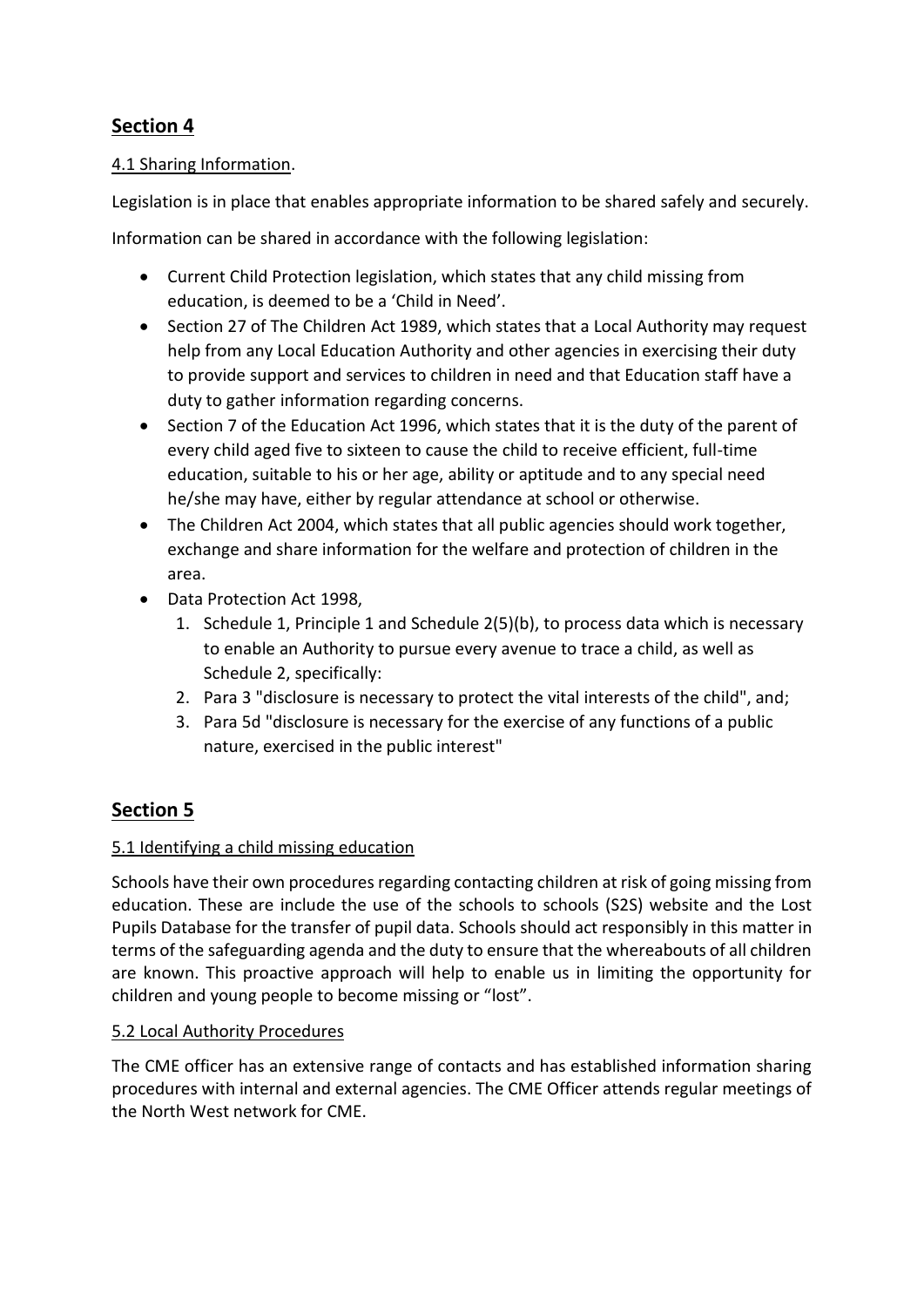#### 5.3 Notification Routes

- From schools where a child has left the school and the whereabouts or new provision not established; on admission list but does not arrive and contact cannot be made; or where a school becomes aware through their own pupils/families or other contacts, or any child who is not registered at a school.
- From other professionals within Children's Services e.g. EIT, Admissions.
- From other Local Authorities S2S secure messaging, secure email.
- From members of the public
- School Secretaries/Administrators
- Registered Social Landlords
- Accident and Emergency Department
- Parent Partnership Services
- Children's Social Care
- Police
- Youth Offending Teams
- Health Visitors/School Nurses
- UK Border Agency

#### 5.4 Recording Children Missing Education

The Children's Services pupil database has a module which is used, amongst other reasons, to record children missing education. It is the CME Officers responsibility to record necessary information on this database to enable accurate information to be reported to the Director of Children's Services as and when appropriate.

#### 5.5 Local Authority Procedures

The CME Officer will be responsible for co-ordinating referrals from schools, internal and external agencies and recording the information on the pupil database. The CME Officer will perform a number of checks using the prescribed checklist with various agencies using the agreed protocols to ascertain the whereabouts of a child. It is the CME Officer's responsibility to record the missing child on the S2S Lost Pupil database if necessary which is accessed by CME Officer's within Local Authorities across the country.

#### 5.6 School Procedures

The following advice and guidance is provided for schools in an effort to ensure consistent practice.

#### 5.7 Missing Pupils

Under normal circumstances when a child moves school the receiving school must contact the previous school to inform them they have placed the pupil on roll. In response to this, the previous school must complete a Common Transfer Form (CTF) and transfer this file to the new school via the secure data transfer site, referred to as School-to-School (S2S). The purpose of this national system is to try and avoid pupil's going missing. Where a pupil leaves a school and no notification of a new school has been received, a school must within 1-10 days of their last date of attendance notify the LA CME officer having once completed the referral form and checklist. The pupil must remain on roll for at least 20 continuous school days whilst further enquiries are completed by the CME Officer.